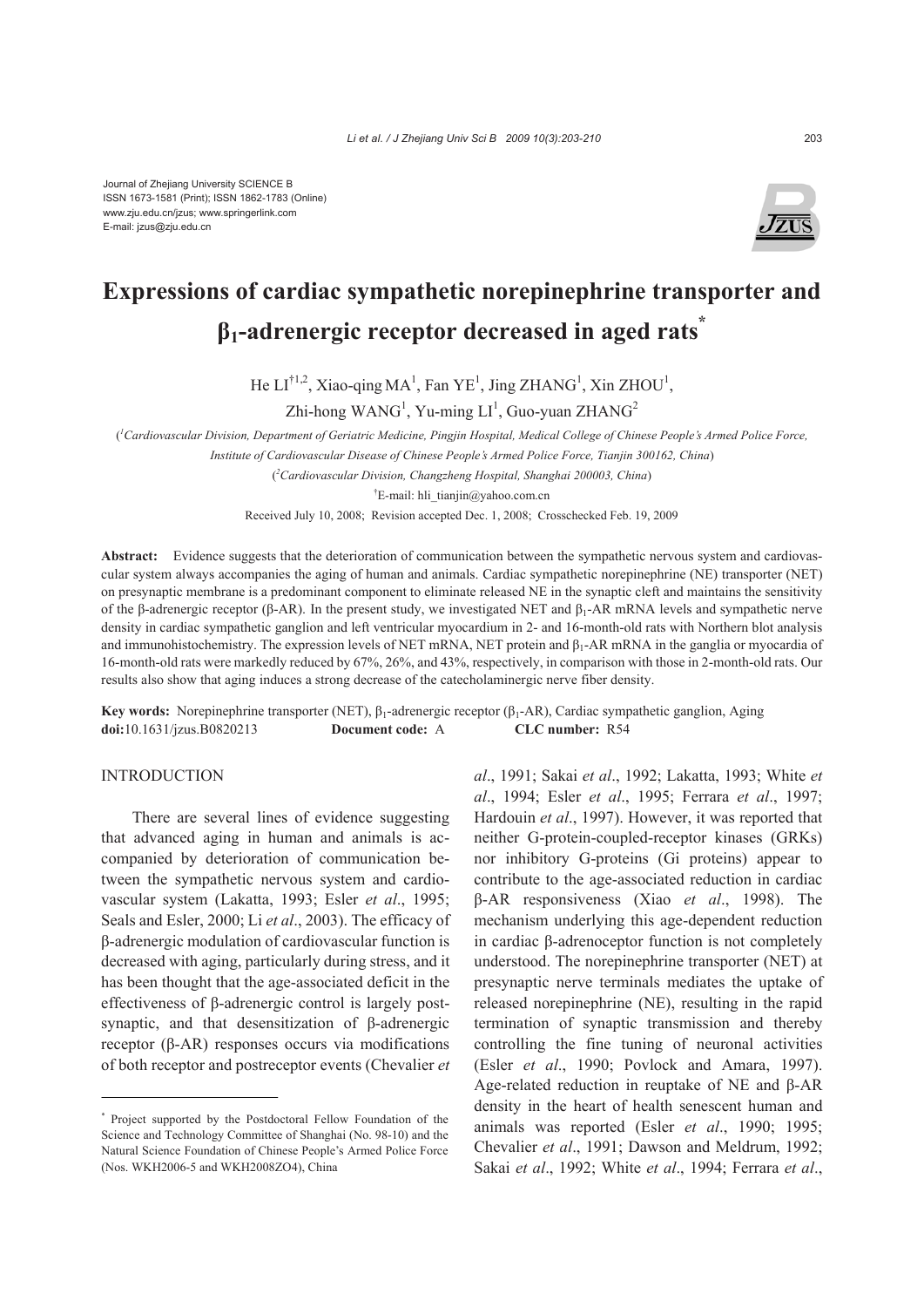1997; Hardouin *et al*., 1997; Guimaraes *et al*., 1998; Snyder *et al*., 1998; Xiao *et al*., 1998). Failure of transmitter inactivation at postjunctional receptors with aging would amplify the neural signal. Because the myocardial interstitial NE content depends predominately upon the amount released and reuptake capacity by the neuron, a defective NE uptake could contribute to high concentration in the synaptic cleft and β-AR density downregulation, even in situations in which the release of NE from the sympathetic cardiac neurons is low (Esler *et al*., 1990; Povlock and Amara, 1997). Thus, it is speculated reasonably that the reuptake capacity of NET might have declined with age and contributed to β-AR downregulation and age-related decreases of cardiac β-adrenergic responsiveness. The results of radioactive scanning for cardiac sympathetic neuroimaging have generally agreed with the notion of an age-related decline in cardiac uptake activity (Leineweber *et al*., 2002; Kiyono *et al*., 2002; Kaye and Esler, 2005). However, there is little information regarding the speculation that changes of the upstream modulator of β-adrenergic responsiveness are involved in the age-related β-AR downregulation. Whether there are declined levels of both mRNA and protein of cardiac sympathetic NET with aging is not known at present. The aim of this investigation is to examine whether there is an age-related reduction in the cardiac NET and  $β_1$ -AR mRNA expressions.

## MATERIALS AND METHODS

In this study, 2- (*n*=10) and 16-month-old (*n*=10) male Sprague-Dawley (SD) rats were used. Animal use procedures were followed in accordance with the National Institutes of Health Guide for the Care and Use of Laboratory Animals, USA. After acclimatization period, rats were sacrificed by decapitation, and the middle and inferior (stellate) sympathetic ganglia (middle cervical-stellate ganglion (MC-SG) complex) of both sides were isolated. The sympathetic ganglionic innervation of rat heart originates primarily MC-SG complex (Pardini *et al*., 1989; 1990), and expression of cardiac NET mRNA is in the ganglia (Li *et al*., 2001).

The hearts (*n*=5, each age group) were dissected into the left and right ventricles, and the left ventricle was separated into two equivalent sections along its long-axis. The upper sections of left ventricular myocardium were quickly frozen in liquid nitrogen until the mRNA analysis performed. The lower sections of left ventricular myocardium were immersed and fixed with 0.04 g/ml paraformaldehyde at 4  $\degree$ C, and the sections were cut into 18-µm thick slices for immunohistochemical staining for NET and adrenergic innervation of the heart.

The total RNA was extracted from the MC-SG complex and LV myocardium using the reagent of TRIzol (Gibco BRL, Gaithersburg, MD, USA) according to the instructions. DNase I was used to eliminate contamination of genomic DNA in RNA preparation, and 1 µg of total RNA of the ganglia was used for reverse transcription (RT) into cDNA with Moloney murine leukemia virus reverse transcriptase (M-MLV) (Gibco BRL) according to standard methods (Li *et al*., 2001).

NET and  $β_1$ -AR Northern blottings were performed as described previously (Li *et al*., 2001). Briefly, 15 µg of total RNA of the ganglia and left ventricular myocardia of 2- and 16-month-old rats were electrophresed on a 0.01 g/ml agaroseformaldehyde gel and transferred to a Hybond-N membrane (Amersham, International, Buckinghamshire, UK). The blots were prehybridised for 3 h and hybridised for 20 h with <sup>32</sup>P-labeled NET or  $\beta_1$ -AR cDNA as probe in 0.5 g/ml formamide at 42 °C. After autoradiography exposure, the blots were stripped and rehybridised with  $32P$ -labeled β-actin cDNA probe. Each hybridisation signal of specific band of NET and  $β_1$ -AR was measured by densitometry, and was normalized by the corresponding hybridisation signals obtained from the β-actin cDNA probe to correct differences in loading and transfer. The β-actin signal was used as a correction factor.

Probes were labeled by random priming with DNA labeling system (Boehringer Mannheim GmbH, Germany) and radioactivity of the probes at  $1.8 \times 10^9$ cpm/µg. The NET probe is a 407-bp amplification product of the cloned rat NET gene (Kitayama *et al*., 1999) between a sense primer 5'-CTC AAG GAG GCC ACG GTA TGG ATC G-3' and an antisense primer 5'-ACC TGG AAG TCA TCA GCC AGT CCG G-3', and β-actin probe is a 285-bp product of the murine β-actin gene between a sense primer 5'-TCA TGA AGT GTG ACG TTG ACA TCC GTA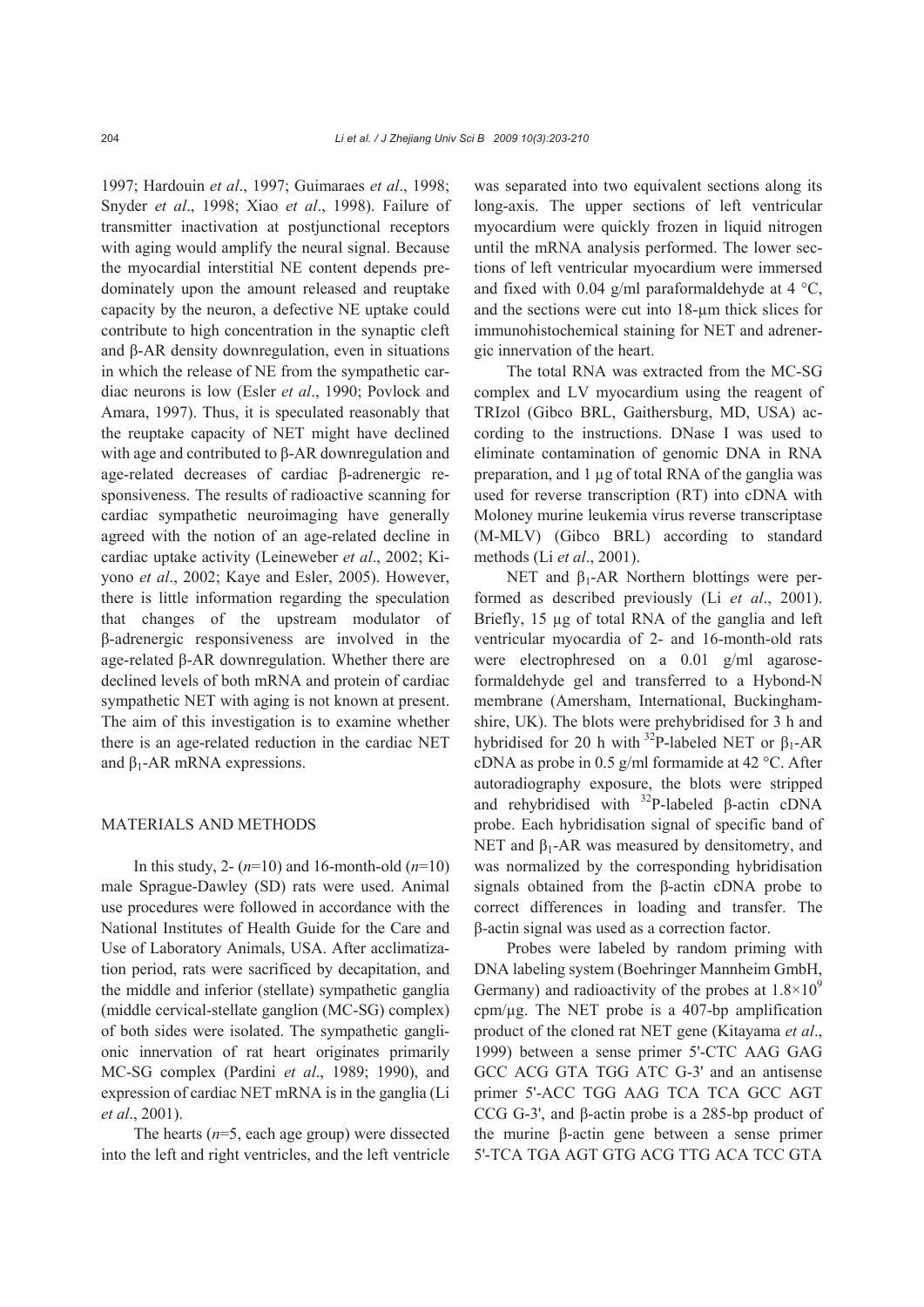AAG-3' and an antisense primer 5'-CCT AGA AGC ATT TGC GGT GCA CGA TGG AGG-3' (Li *et al*., 2001). β1-AR probe, a 900-bp *Pst*I coding fragment of the  $β_1$ -AR genomic clone, was a kind gift of Dr. CA Machida (Division of Neurosicence, Oregon Regional Primate Research Center, Oregon Health Sciences University, USA).

An avidin/biotin blocking kit (HISTOSTAIN™- DS Kit; Zymed Laboratories, San Francisco, CA, USA) was used for detection of NET expression. The sections of left ventricle were incubated in primary antisera:rabbit anti-NET (1:250 (v/v); Alpha Diagnostic Intl. Inc., San Antonio, USA) according to the manufacturer's instructions (Zymed Laboratories).

The immunohistochemical methods for tyrosine hydroxylase (TH) were used as previously described (Himura *et al*., 1993) with modification. Briefly, the specimens were soaked in methanol with  $H_2O_2$  for 30 min. After washing in phosphate-buffered saline (PBS, 0.01 mol/L, pH 7.2), the specimens were reacted with normal goat serum (1:20; Vector Laboratories, Burlingame, CA, USA) for 30 min at room temperature. Then, they were incubated with anti-TH antibody (1:100; Sigma Chemical, St. Louis, MO, USA) for 24 h at 4  $^{\circ}$ C. After rinsing with PBS containing 0.5 mg/ml Tween 20, they were incubated with secondary antibody (goat anti-mouse IgG, 1:100; Vector Laboratories) conjugated to horseradish peroxidase for 1 h. After rinsing with PBS containing 0.5 mg/ml Tween 20, they were reacted with avidin-biotin complex (ABC) reagent (Vector Laboratories). Finally, they were reacted for 5~10 min with 0.5 mg/ml 3,3′-diaminobenzidine (Sigma Chemical) and  $0.01\%$  (v/v)  $H_2O_2$  in Tris buffer (pH 7.6). The sections were finally mounted on gelatin-coated slides, dried, dehydrated through a series of ethanol, cleared in xylene, and coverslipped in Permount.

These specimens were microscopically examined, and the distribution densities of the NET and TH of LV myocardium were calculated by the point-counting method (Kawano *et al*., 2003). Briefly, for each piece of myocardium, 10 fields were randomly selected in each area of a specimen, and a section was registered if the section contained the nerve fibers. The total counts of registered sections in the 10 fields were used to compare the distribution density of the nerves.

Values were expressed as mean±*SD*. Statistical analyses were performed by analysis of variance

(ANOVA) followed by Dunnett's test or Student's *t*-test. Differences were considered significant at *P*<0.05.

#### **RESULTS**

To determine the differences of cardiac sympathetic NET and myocardial β1-AR mRNA expression levels of LV between the 2- and 16-month-old rats, Northern blot was performed as previously described (Li *et al*., 2001). The NET mRNA and protein levels were reduced in 16-month-old rats by 67% (Fig.1) and 26% (Fig.2), respectively, and  $\beta_1$ -AR mRNA level in myocardia of the 16-month-old rats was reduced by 43% (Fig.3) in comparison with that in the ganglia (*P*=0.001) and that in myocardia (*P*<0.05, *P*=0.018) of 2-month-old rats, respectively. Meanwhile, about 51% reduction of the catecholaminergic nerve fiber density in the myocardia of 16-month-old rats was found (Fig.4), compared with 2-month-old rats (*P*<0.05).



**Fig.1 NET/β-actin mRNA levels in the MC-SG complex analyzed with Northern blot. (a) Quantitative analysis of NET mRNA; (b) NET mRNA detected by Northern blot in the MC-SG complex of rats of different ages**  \* *P*<0.05, 2-month-old rats vs 16-month-old rats; Mean±*SD*; *n*=5 for each group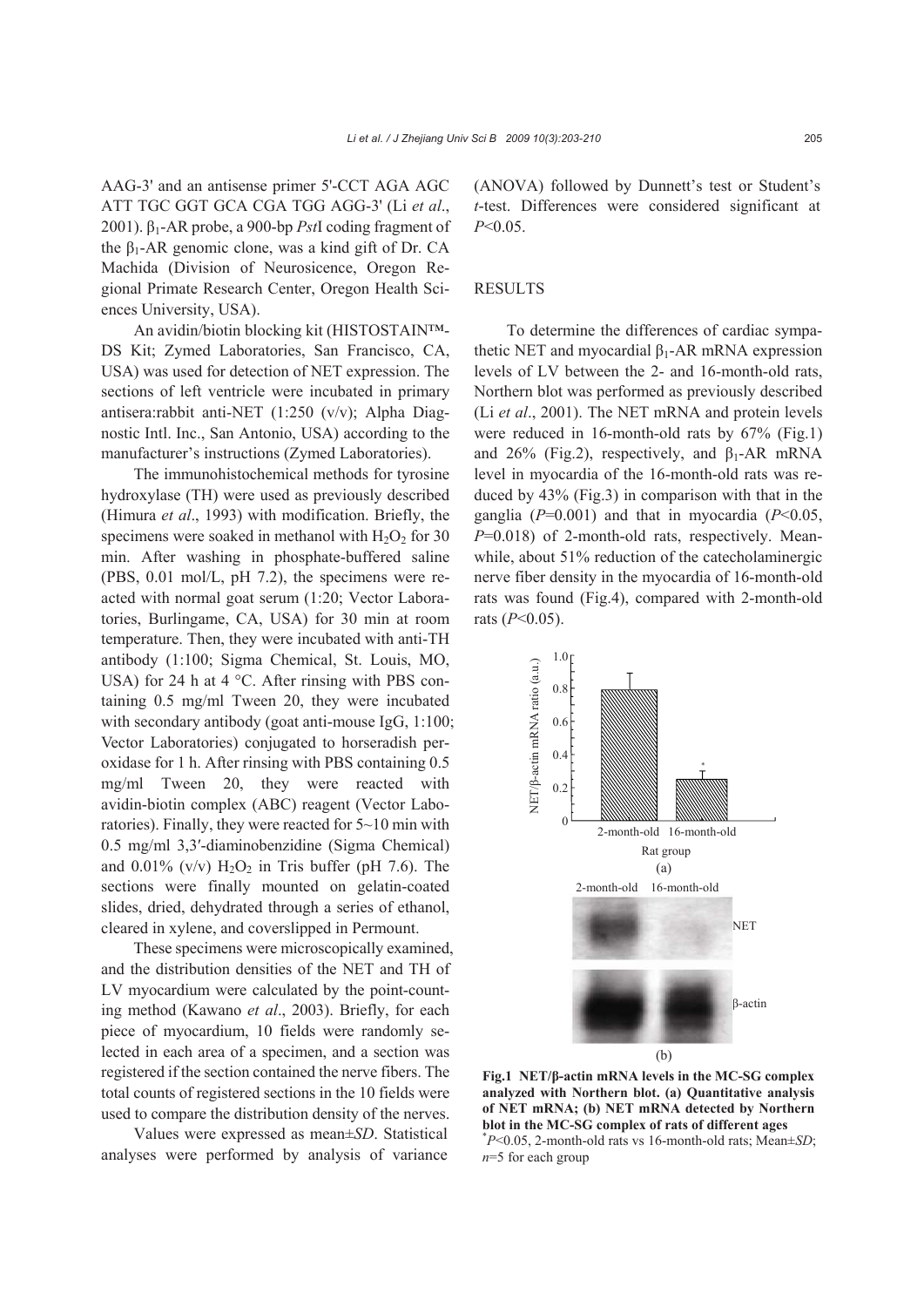

**Fig.2 Comparison of myocardial NET positive counts between the 2- and 16-month-old rats. (a) Quantitative analysis of NET positive counts. Bar graph shows the mean count number of NET-positive sections by the point counting method in the left ventricle; (b) NET detected by immunohistochemistry in myocardia of rats of different ages** 

\* *P*<0.05, 2-month-old rats vs 16-month-old rats; Mean±*SD*; *n*=5 for each group



**Fig.4 Comparison of the nerve distributions between the 2- and 16-month-old rats. (a) Quantitative analysis of TH positive counts. Bar graph shows the total number of nerve-positive sections in the myocardium of 2 and 16-month-old rats; (b) TH positive nerves detected by immunohistochemistry in myocardia of rats of different ages** 

\* *P*<0.05, 2-month-old rats vs 16-month-old rats; Mean±*SD*; *n*=5 for each group



**Fig.3 Myocardial β1-AR to β-actin mRNA levels in 2 and 16-month-old rats analyzed with Northern blot. (a) Quantitative analysis of β1-AR mRNA; (b) β1-AR mRNA detected by Northern blot in myocardia of rats of different ages** 

\* *P*<0.05, 2-month-old rats vs 16-month-old rats. Mean±*SD*; *n*=5 for each group

#### **DISCUSSION**

Sympathetic nerve system (SNS) regulates the function of innervated effector organs through releasing and terminating neurotransmitter NE (Esler *et al*., 1990; Francis, 1995). The released transmitters in the cleft bind receptors on the postsynsptic membrane through diffusion, transmitting the signals to the postsynaptic neurons. After the signal transmission is completed, the released neurotransmitters in the cleft must be rapidly eliminated from the cardiac synaptic cleft primarily via the NET on presynaptic membrane, so as to assure effectiveness of the nerve impulse and control the strength of the nerve impulse in this way (Barkely *et al*., 1994; Povlock and Amara, 1997). The signal transmission termination of majority of monoamines and amino-acids neurotransmitters predominantly depends on the reuptake of neurotransmitter transporters. Eisenhofer (1994) reported that 88% of released NE was removed by neuronal uptake, 4% was removed by extraneuronal uptake, and 8% escaped removal processes to spillover into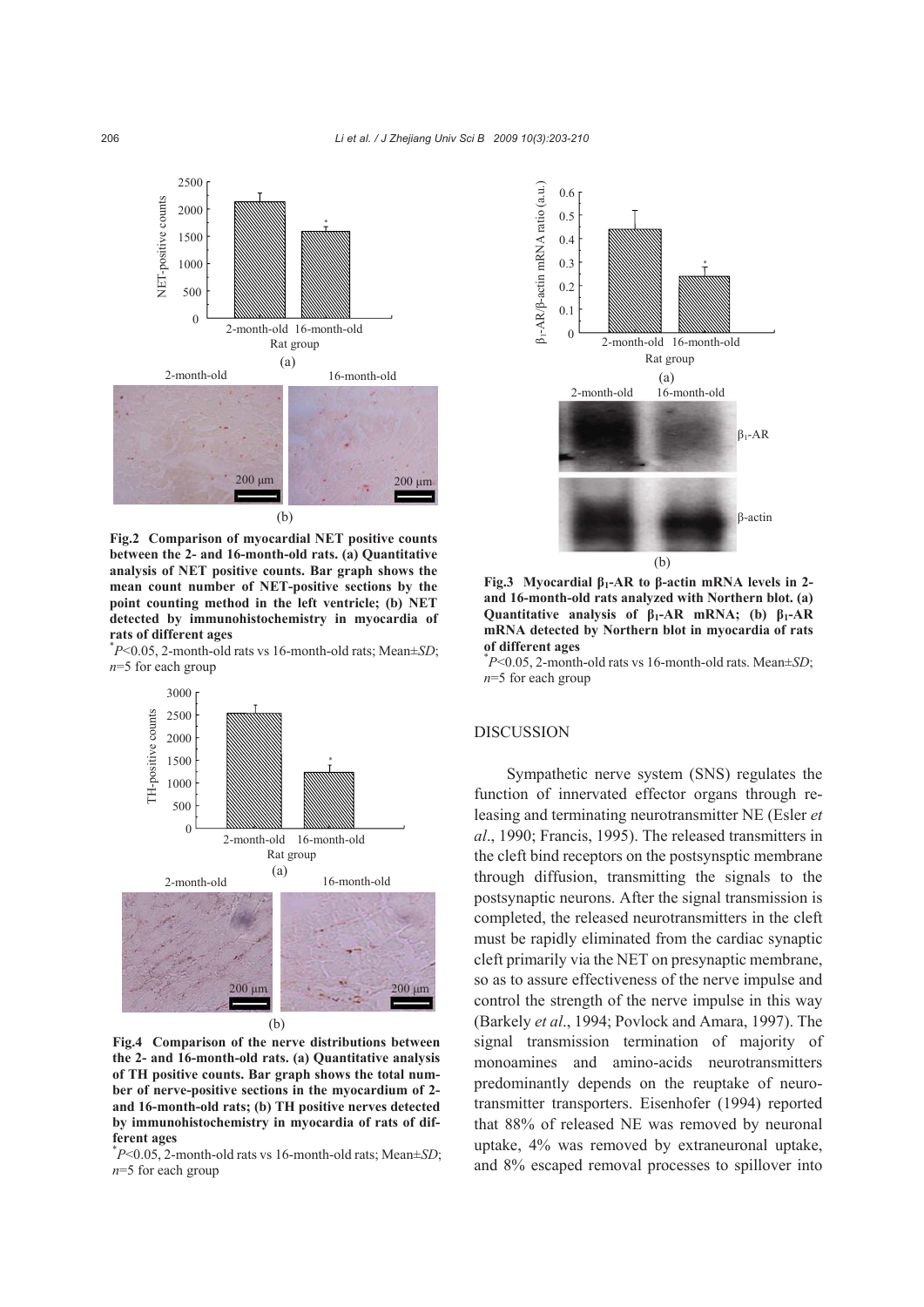plasma. Only a small fraction of sympathetic cleft NE gains access to the circulation, so that changes in transport or changes in reuptake could have a profound effect on the circulating levels. NET controls NE concentration in the cleft and around β-AR (Esler *et al*., 1990; Barkely *et al*., 1994; Eisenhofer, 1994; Povlock and Amara, 1997). It has long been recognized that prolonged exposure of myocardial tissue to β**-**adrenergic agonists modifies the β-AR responsiveness, and that densensitization of β-AR stimulation occurs via modifications of both receptor and postreceptor events. But evidence has accumulated that dysfunction of cardiac reuptake of NE leads to reduction of reuptake of NE and myocardial  $β_1$ -AR with aging (Chevalier *et al*., 1991; Dawson and Meldrum, 1992; Sakai *et al*., 1992; Lakatta, 1993; White *et al*., 1994; Esler *et al*., 1995; Ferrara *et al*., 1997; Hardouin *et al*., 1997; Guimaraes *et al*., 1998; Snyder *et al*., 1998; Li *et al*., 2003). Previous experimental results showed that NET mRNA was exclusively expressed in noradrenergic cells of the cardiac ganglia rather than in the myocardia (Ungerer *et al*., 1996; Bohm *et al*., 1998; Backs *et al*., 2001; Li *et al*., 2001), and was strictly localized to the perikarya but not detected in nerve fibers projecting from the ganglia (Backs *et al*., 2001). The sympathetic origin of the cells stained positively for NET mRNA was specified by demonstration of TH immunofluorescence (Backs *et al*., 2001). The results suggest that the NET proteins colocalized in the sympathetic nerve are transported from a distance from the heart; therefore it might also be considered as a marker of the noradrenergic nerve. But the distribution of NET proteins localized along the fibers in the myocardium may not be consistent with the TH positive fiber density. Recently, Wehrwein *et al*.(2008) reported that the NET protein is colocalized in nerve fibers with TH immunoreactivity in murine atria; however, the NET protein does not correlate with innervation density of murine heart after normalizing to the total protein content of each of the chambers. Rather, NET appears to be equally distributed throughout the myocardium; the total NET protein was highest in the ventricles and lowest in the atria (Wright *et al*., 2006; Wehrwein *et al*., 2008). In contrast, postsynaptic effector, β-AR, is uniformly distributed throughout the myocardium, with similar densities in both atrial and ventricular tissues (Hata *et al*., 2004).

The primary finding of present study is that age-related decline of NET levels of both mRNA and protein, together with the pattern of  $\beta_1$ -AR mRNA expression, confirms the previous findings (Sakai *et al*., 1992; White *et al*., 1994; Ferrara *et al*., 1997). They showed that myocardium decreased with aging, which is similar to cardiac sympathetic NET. Our results suggest that NET might contribute to the decrease in myocardial  $β_1$ -AR mRNA with aging. The NET change appears accordant with previous observations (Shores *et al*., 1999; Zhu *et al*., 2005), which showed that NET mRNA expression in locus coeruleus (LC) was significantly decreased with aging in rats, and the level of NET in the LC of 23-month-old rats showed less than half of that found in the 1-month-old rats (Zhu *et al*., 2005). These previous findings also indicate that there was an age-dependent decrease in myocardial NET binding sites by 36% in elderly patients  $[(60±3)$  years] without apparent heart failure, and NET activity was ~50% lower than that in children [(14±3) years] (Leineweber *et al*., 2002). However, the present results showed that age-related reduction of NET mRNA appears not parallel to its protein expression level. This could be due to an increase in the rate of NET protein production or a decrease in NET protein removal, or both. Recent studies demonstrated that the ratios of protein levels do not have a one-to-one correlation with the ratios of the corresponding mRNAs, which suggests that the relation between transcription and translation, consequently between mRNA and protein, is complex (Ideker *et al*., 2001; Mehra *et al*., 2003).

There is evidence indicating that the maximum rate of NE uptake (i.e.,  $V_{\text{max}}$  for uptake  $[{}^{3}H]$ NE) declined significantly and the number of NET per synaptosome may decline with age and decrease in β-AR density in rat heart (Snyder *et al*., 1998). The reduction of the cardiac response to the sympathetic stimuli during aging may be partly explained by a decrease in the corresponding receptor density; the changes are reversible and the density of the receptors can return to adult control values by chronic administration of the appropriate antagonist (Chevalier *et al*., 1991). Similarly, clinical studies showed that reduced NE reuptake increases the overflow of the neurotransmitter to plasma from the aging heart during stimulation of the cardiac sympathetic outflow (Esler *et al*., 1995) and β-AR downregulation in the hearts of old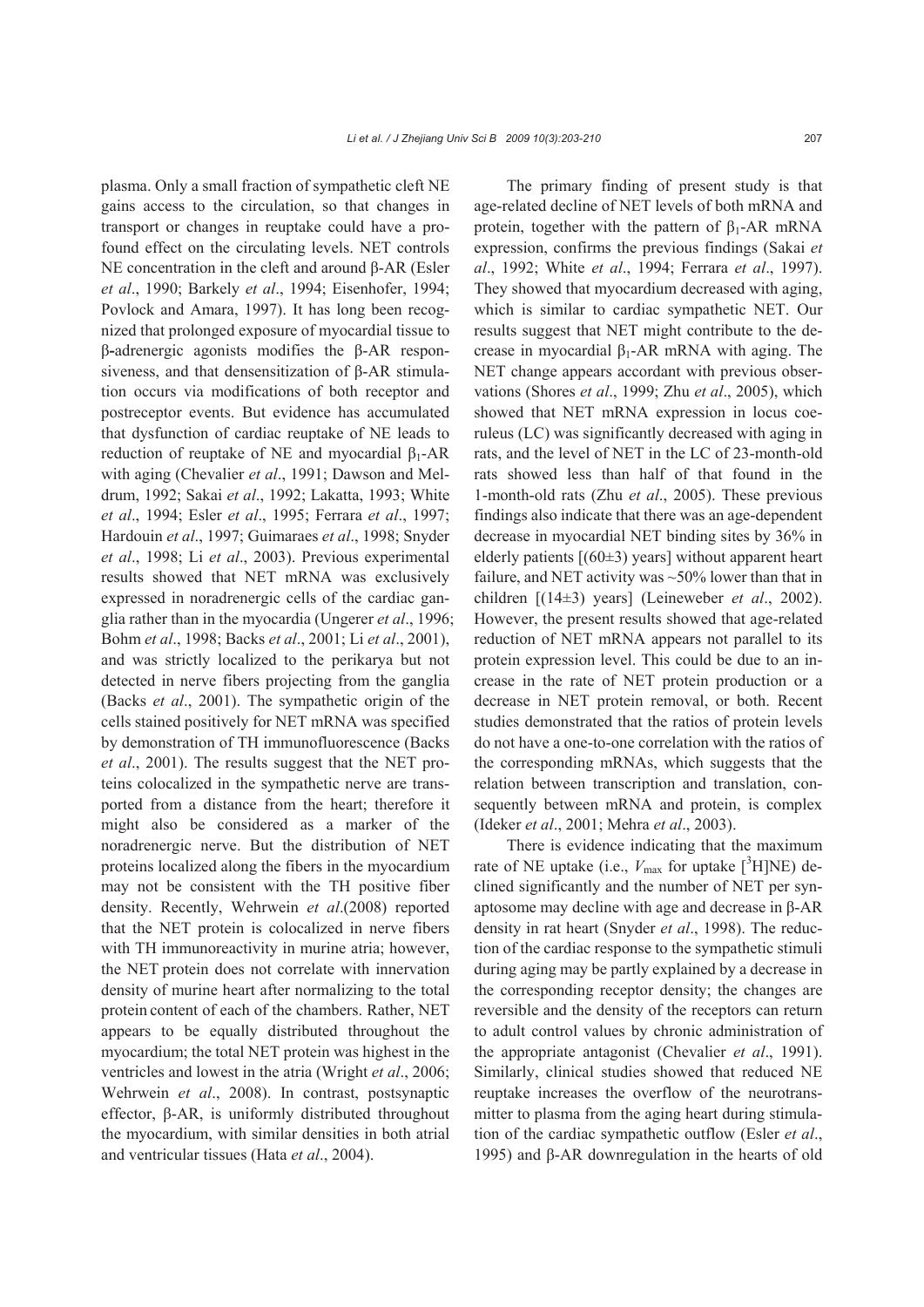subjects (White *et al*., 1994). Furthermore, it is well documented that NET, the cardiac local modulator, is a major factor contributing to downregulation of myocardial β-AR density in heart failures of both human and animal models (Liang *et al*., 1989; Bristow *et al*., 1992). The important role of NET in terminating the action of released NE contributes to the maintenance of NE levels in the nerve terminals as well as to rapid regulation of NE levels around the receptors, which in turn influences the expression of post synaptic β-AR.

In the present study, the changes of mRNA and protein levels suggested the lower transcription rather than NET internalization in the hearts of the aged rats, because changes in cell surface expression of transporter protein measured with antibody-based techniques, such as immunohistochemical and Western blot analyses, may not be detected. These techniques usually, but not always, measure the total number of transporters in the cell (Zahniser and Doolen, 2001). Therefore, it is reasonable that NET protein biosynthesis reduces during aging, which likely contributes to the reduced cardiac reuptake capacity of NE. Since NET is a component of sympathetic nerves, the recent report by Bruzzone *et al*.(2003) of an age-related decrease of the sympathetic is consistent with the present finding of a lower NET density with age. The reduction in NET protein might also be at least partly due to a loss of the nerve terminals, even though the NET protein does not correlate with the innervation density in myocardium (Wright *et al*., 2006; Wehrwein *et al*., 2008). The finding suggests that the upstream modulator of β-AR, cardiac symapthetic NET, may have a predominant role in age-related density downregulation of myocardial  $β_1$ -AR in senescent rats, which may contribute to both of β-AR downregulation and age-related decrease of cardiac β-adrenergic responsiveness.

However, the mechanism responsible for downregulation of cardiac NET with aging is not clear at present; the reduction in mRNA could be due to a decrease in transcription of the gene and/or a change in mRNA stability. It is known that DNA binding activity of activating protein-1 transcription factor decreases with aging (Asanuma *et al*., 1995; Tumer *et al*., 1997), which could contribute to a lower transcription rate of the adenosine A-1 receptor (A1-AR) gene. Whether this is relevant to the expression of NET mRNA is not clear and will need further investigation. Moreover, there are an accumulating pool of evidence that the central neural mechanisms involved the increase of cardiac sympathetic nerve activity (Aggarwal *et al*., 2002; Rosen *et al*., 2004; Kaye and Esler, 2005; Leenen, 2007), so we conclude that alteration of central nervous system activity deteriorates significantly with aging, which might be implicated in the function of cardiac sympathetic nerve system.

#### ACKNOWLEDGEMENT

The authors are indebted to Prof. Jian Fei of Tongji University, Shanghai, China for his valuable suggestions.

#### **References**

- Aggarwal, A., Esler, M.D., Lambert, G.W., Hastings, J., Johnston, L., Kaye, D.M., 2002. Norepinephrine turnover is increased in suprabulbar subcortical brain regions and is related to whole-body. Sympathetic activity in human heart failure. *Circulation*, **105**(9):1031-1033. [doi:10. 1161/hc0902.105724]
- Asanuma, M., Kondo, Y., Nishibayashi, E., Iwata, E., Nakanishi, T., Ogawa, N., 1995. Age-related changes in composition of transcription factor, AP-1 complex, in the rat brain. *Neurosci. Lett.*, **201**(2):127-130. [doi:10.1016/ 0304-3940(95)12152-8]
- Backs, J., Haunstetter, A., Gerber, S.H., Metz, J., Borst, M.M., Strasser, R.H., Kubler, W., Haass, M., 2001. The neuronal norepinephrine transporter in experimental heart failure: evidence for a posttranscriptional downregulation. *J. Mol. Cell. Cardiol.*, **33**(3):461-472. [doi:10.1006/ jmcc.2000.1319]
- Barkely, R.D., de Felice, L.J., Hartzell, H.C., 1994. Molecular physiology of norepinephrine and serotonin transporters. *J. Exp. Biol.*, **196**(1):263-281.
- Bohm, M., Castellano, M., Flesch, M., Maack, C., Moll, M., Paul, M., Schiffer, F., Zolk, O., 1998. Chamber-specific alterations of norepinephrine uptake sites in cardiac hypertrophy. *Hypertension*, **32**(5):831-837.
- Bristow, M.R., Minobe, W., Rasmussen, R., 1992. β-adrenergic neuroeffector abnormalities in the failing human heart are produced by local rather than systemic mechanisms. *J. Clin. Invest.*, **89**(3):803-815. [doi:10.1172/ JCI115659]
- Bruzzone, P., Cavallotti, C., Mancone, M., Tranquilli Leali, F.M., 2003. Age-related changes in catecholaminergic nerve fibers of rat heart and coronary vessels. *Gerontology*, **49**(2):80-85. [doi:10.1159/000067949]
- Chevalier, B., Mansier, P., Teiger, E., Amrani, C.F.,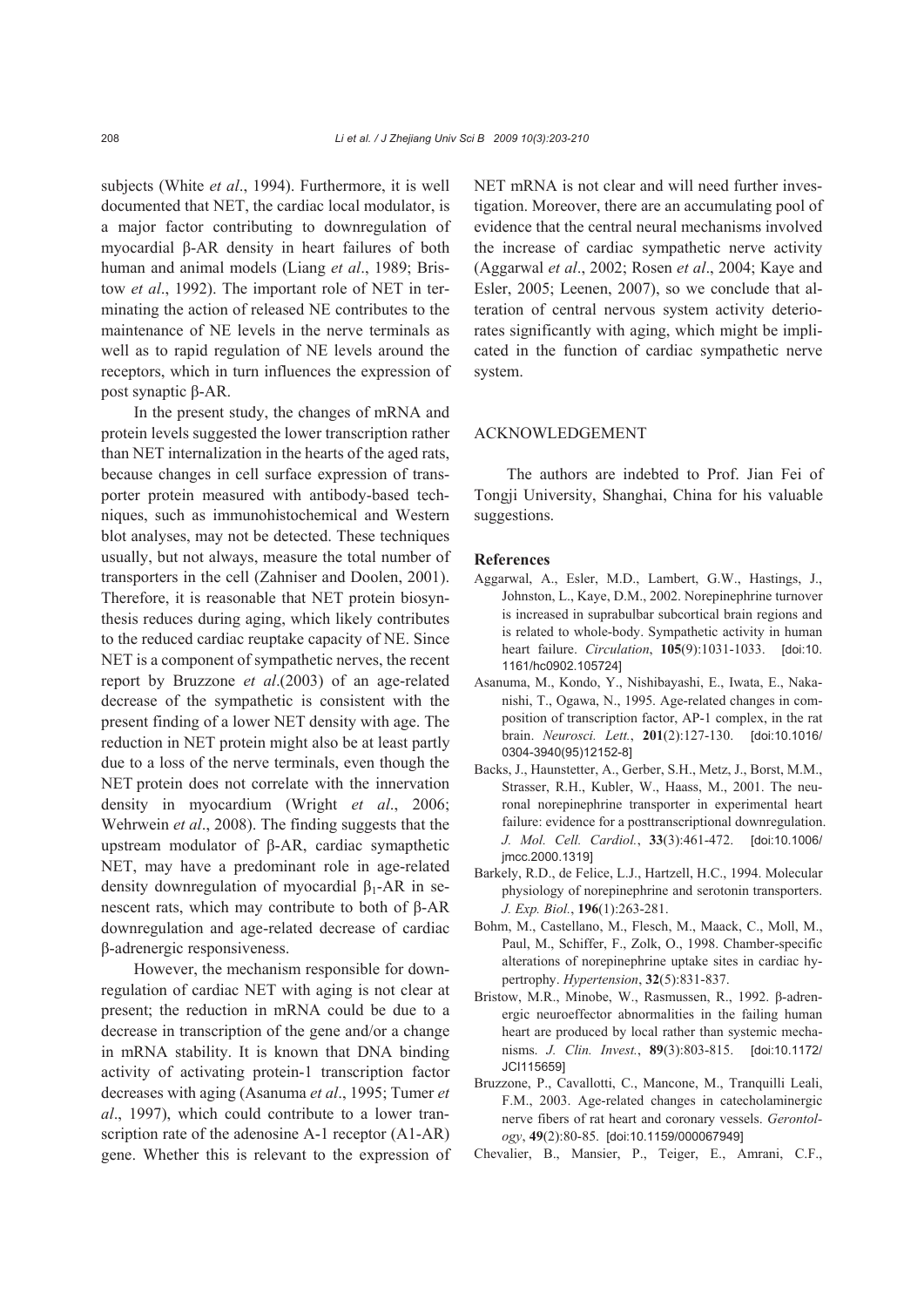Swynghedauw, B., 1991. Alterations in beta adrenergic and muscarinic receptors in aged rat heart. Effects of chronic administration of propranolol and atropine. *Mech. Ageing Dev.*, **60**(2):215-224. [doi:10.1016/0047-6374(91) 90132-J]

- Dawson, R.Jr., Meldrum, M.J., 1992. Norepinephrine content in cardiovascular tissues from the aged Fischer 344 rat. *Gerontology*, **38**(4):185-191.
- Eisenhofer, G., 1994. Plasma normetanephrine for examination of extraneuronal uptake and metabolism of norepinephrine in rats. *J. Auton. Pharmacol.*, **14**:17 (Abstract).
- Esler, M., Jennings, G., Lambert, G., Meredith, I., Horne, M., Eisenhofer, G., 1990. Overflow of catecholamine neurotransmitters to the circulation: source, fate, and functions. *Physiol. Rev.*, **70**(4):963-985.
- Esler, M.D., Thompson, J.M., Kaye, D.M., Turner, A.G., Jennings, G.L., Cox, H.S., Lambert, G.W., Seals, D.R., 1995. Effects of ageing on the responsiveness of the human cardiac sympathetic nerves to stressors. *Circulation*, **91**(2):351-358.
- Ferrara, N., Bohm, M., Zolk, O., O'Gara, P., Harding, S.E., 1997. The role of Gi-proteins and β-adrenoceptors in the age-related decline of contraction in Guinea-pig ventricular myocytes. *J. Mol. Cell. Cardiol.*, **29**(2):439-448. [doi:10.1006/jmcc.1996.0397]
- Francis, G.S., 1995. Receptor systems involved in norepinephrine release in heart failure focus on dopaminergic systems. *Clin. Cardiol.*, **18**(Suppl. I): 13-16.
- Guimaraes, J.T., Paiva, M.Q., Moura, D., Guimaraes, S., 1998. Influence of maturation and ageing on the biotransformation of noradrenaline in the rat. *J. Neural. Transm.*, **52**(Suppl.):225-232.
- Hardouin, S., Mansier, P., Bertin, B., Dakhly, T., Swynghedauw, B., Moalic, J.M., 1997. Beta-adrenergic and muscarinic receptor expression are regulated in opposite ways during senescence in rat left ventricle. *J. Mol. Cell. Cardiol.*, **29**(1):309-319. [doi:10.1006/jmcc.1996.0276]
- Hata, J.A., Williams, M.L., Koch, W.J., 2004. Genetic manipulation of myocardial β-adrenergic receptor activation and desensitization. *J. Mol. Cell. Cardiol.*, **37**(1):11-21. [doi:10.1016/j.yjmcc.2004.03.014]
- Himura, Y., Felten, S.Y., Kashiki, M., Lewandowski, T.J., Delehanty, J.M., Liang, C.S., 1993. Cardiac noradrenergic nerve terminal abnormalities in dogs with experimental congestive heart failure. *Circulation*, **88**(3): 1299-1309.
- Ideker, T., Thorsson, V., Ranish, J.A., Christmas, R., Buhler, J., Eng, J.K., Bumgarner, R., Goodlett, D.R., Aebersold, R., Hood, L., 2001. Integrated genomic and proteomic analyses of a systematically perturbed metabolic network. *Science*, **292**(5518):929-934. [doi:10.1126/science.292. 5518.929]
- Kawano, H., Okada, R., Yano, K., 2003. Histological study on the distribution of autonomic nerves in the human heart. *Heart Vessels*, **18**(1):32-39. [doi:10.1007/s003800300005]
- Kaye, D., Esler, M., 2005. Sympathetic neuronal regulation of the heart in aging and heart failure. *Cardiovasc. Res.*,

**66**(2):256-264. [doi:10.1016/j.cardiores.2005.02.012]

- Kitayama, S., Ikeda, T., Mitsuhata, C., Sato, T., Morita, K., Dohi, T., 1999. Dominant negative isoform of rat norepinephrine transporter produced by alternative RNA splicing. *J. Biol. Chem.*, **274**(16):10731-10736. [doi:10. 1074/jbc.274.16.10731]
- Kiyono, Y., Kanegawa, N., Kawashima, H., Iida, Y., Kinoshita, T., Tamaki, N., Nishimura, H., Ogawa, M., Saji, H., 2002. Age-related changes of myocardial norepinephrine transporter density in rats: implications for differential cardiac accumulation of MIBG in aging. *Nuclear Med. Biol.*, **29**(6):679-684. [doi:10.1016/S0969-8051(02)00309-8]
- Lakatta, E.G., 1993. Deficient neuroendocrine regulation of the cardiovascular system with advancing age in healthy humans. *Circulation*, **87**(2):631-636.
- Leenen, F.H.H., 2007. Brain mechanisms contributing to sympathetic hyperactivity and heart failure. *Circ. Res.*, **101**(3):221-223. [doi:10.1161/CIRCRESAHA.107.158261]
- Leineweber, K., Wangemann, T., Giessler, C., Bruck, H., Dhein, S., Kostelka, M., Mohr, F.W., Silber, R.E., Brodde, O.E., 2002. Age-dependent changes of cardiac neuronal noradrenaline reuptake transporter (uptake1) in the human heart. *J. Am. Coll. Cardiol.*, **40**(8):1459-1465. [doi:10.1016/S0735-1097(02)02168-X]
- Li, H., Ma, S.K., Hu, X.P., Zhang, G.Y., Fei, J., 2001. Norepinephrine transporter (NET) is expressed in cardiac sympathetic ganglia of adult rat. *Cell. Res.*, **11**(4): 317-320. [doi:10.1038/sj.cr.7290102]
- Li, S.T., Holmes, C., Kopin, I.J., Goldstein, D.S., 2003. Agingrelated changes in cardiac sympathetic function in humans, assessed by 6-18F-fluorodopamine PET scanning. *J. Nucl. Med.*, **44**(10):1599-1603.
- Liang, C.S., Fan, T.H.W., Sullebarger, J.T., Sakamoto, S., 1989. Decreased adrenergic neuronal uptake activity in experimental right heart failure. *J. Clin. Invest.*, **84**(4): 1267-1275. [doi:10.1172/JCI114294]
- Mehra, A., Lee, K.H., Hatzimanikatis, V., 2003. Insights into the relation between mRNA and protein expression patterns: I. Theoretical considerations. *Biotech. Bioeng.*, **84**(7):822-833. [doi:10.1002/bit.10860]
- Pardini, B.J., Lund, D.D., Schmid, P.G., 1989. Organization of the sympathetic postganglionic innervation of the rat heart. *J. Auton. Nerv. Syst.*, **28**(3):193-202. [doi:10.1016/ 0165-1838(89)90146-X]
- Pardini, B.J., Lund, D.D., Schmid, P.G., 1990. Innervation patterns of the middle cervical-stellate ganglion complex in the rat. *Neurosci. Lett.*, **117**(3):300-306. [doi:10.1016/ 0304-3940(90)90681-X]
- Povlock, S.L., Amara, S.G., 1997. The Structure and Function of Norepinephrine, Dopamine, and Serotonin Transporters. *In*: Reith, M.E.A. (Ed.), Neurotransmitter Transporters: Structure, Function, and Regulation. Humana Press Inc., New Jersey, p.1-28.
- Rosen, S.D., Murphy, K., Leff, A.P., Cunningham, V., Wise, R.J.S., Adams, L., Coats, A.J.S., Camici, P.G., 2004. Is central nervous system processing altered in patients with heart failure? *Eur. Heart J.*, **25**(11):952-962. [doi:10.